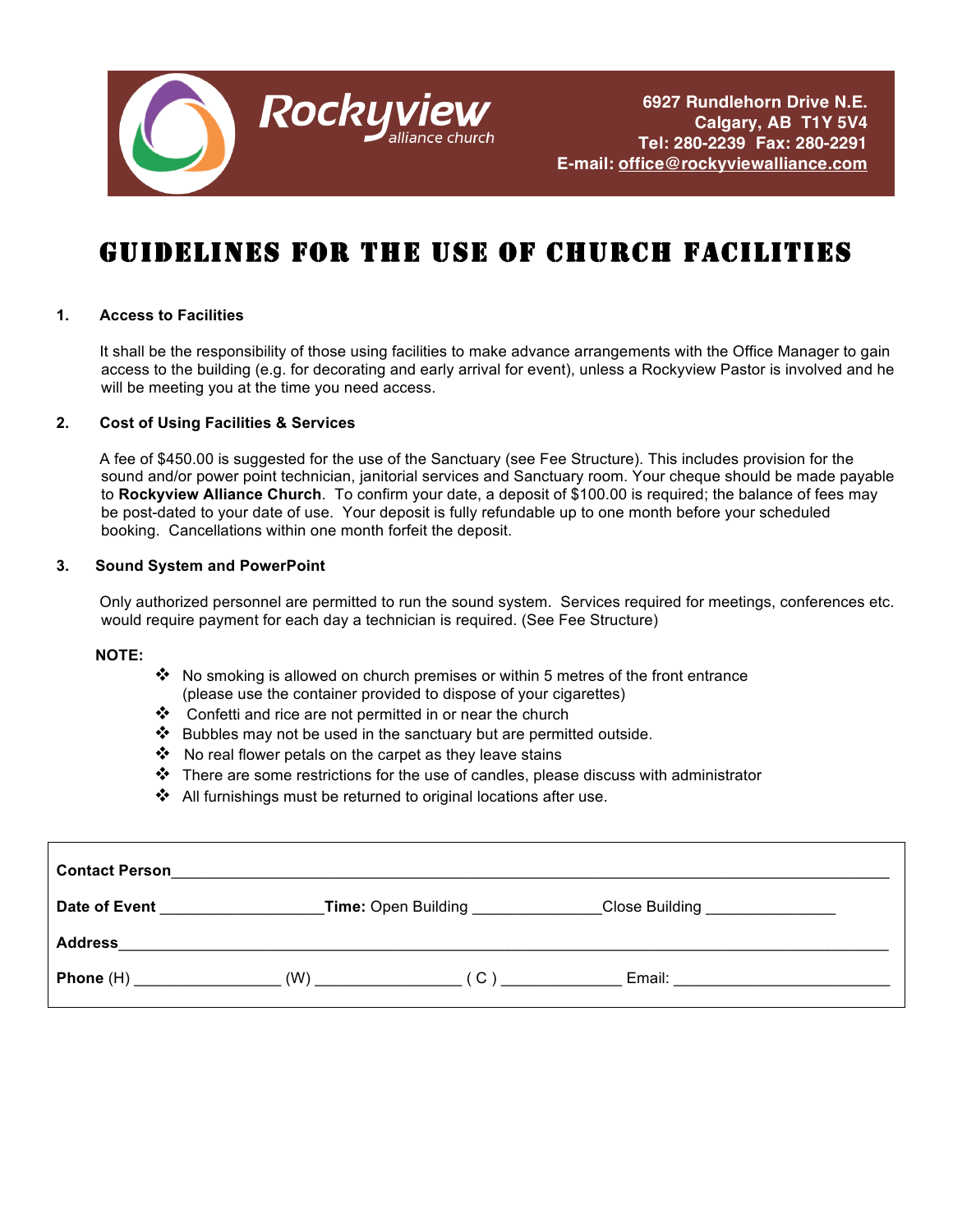### BUILDING RENTAL AGREEMENT

This completed form accompanied with your deposit and signed agreement reserves the space you requested.

Rockyview Alliance Church and the renter's responsibilities are listed below. Please indicate your agreement to these rental conditions by signing on the line below and returning this agreement to the church office so that your rental can be recorded on the church calendar.

Rockyview Alliance Church will provide the following:

- $\div$  Provide a clean and orderly space.
- ❖ Provide orientation to the building.
- \* Provide someone to unlock the doors and lock up after the event.

\_\_\_\_\_\_\_\_\_\_\_\_\_\_\_\_\_\_\_\_\_\_\_\_\_\_\_\_\_\_\_\_ (Individual) is responsible for the following:

- Do your own set up and clean up.
- $\cdot$  Leave the building as it was found
- $\div$  Payment of the total rental fee 2 weeks before the date of use.
- $\cdot \cdot$  The undersigned is at least 18 years of age, and assumes liability and responsibility for any and all breakage, loss, or damage to the building or its contents occurring during or incident to its use by the group, or as a result of any windows or doors being left open or unlocked during or after use.
- ❖ Outside decorations must be approved by church personnel.

I understand and agree to the above conditions. Failure to comply will result in the loss of rental privileges and/or payment for damages to the building.

Signed by: \_\_\_\_\_\_\_\_\_\_\_\_\_\_\_\_\_\_\_\_\_\_\_\_\_\_\_\_\_\_\_\_\_\_\_\_\_\_\_\_\_ Date\_\_\_\_\_\_\_\_\_\_\_\_\_\_\_\_\_\_\_\_\_\_\_\_\_ On behalf of (Individual) \_\_\_\_\_\_\_\_\_\_\_\_\_\_\_\_\_\_\_\_\_\_\_\_\_\_\_\_\_\_\_\_\_\_\_\_\_\_\_\_\_\_\_\_\_\_\_\_\_\_\_\_\_\_\_\_\_\_\_\_\_\_\_\_\_\_\_\_\_\_\_\_\_\_\_

Witnessed for Rockyview Alliance Church

| <b>OFFICE USE ONLY:</b>          |                      |         |
|----------------------------------|----------------------|---------|
| <b>SANCTUARY</b>                 | <b>FOYER/KITCHEN</b> |         |
| Date Deposit:                    | Rental Fee:          |         |
| <b>Rental Fee</b>                | Kitchen:             |         |
| Sound/PP:                        | Sound/PP             |         |
| Security:                        | Security:            |         |
| Janitorial:                      | Damage Deposit:      |         |
| TOTAL RENTAL FEES: \$            |                      |         |
| <b>Amount Paid:</b> Amount Paid: | Date:                | Signed: |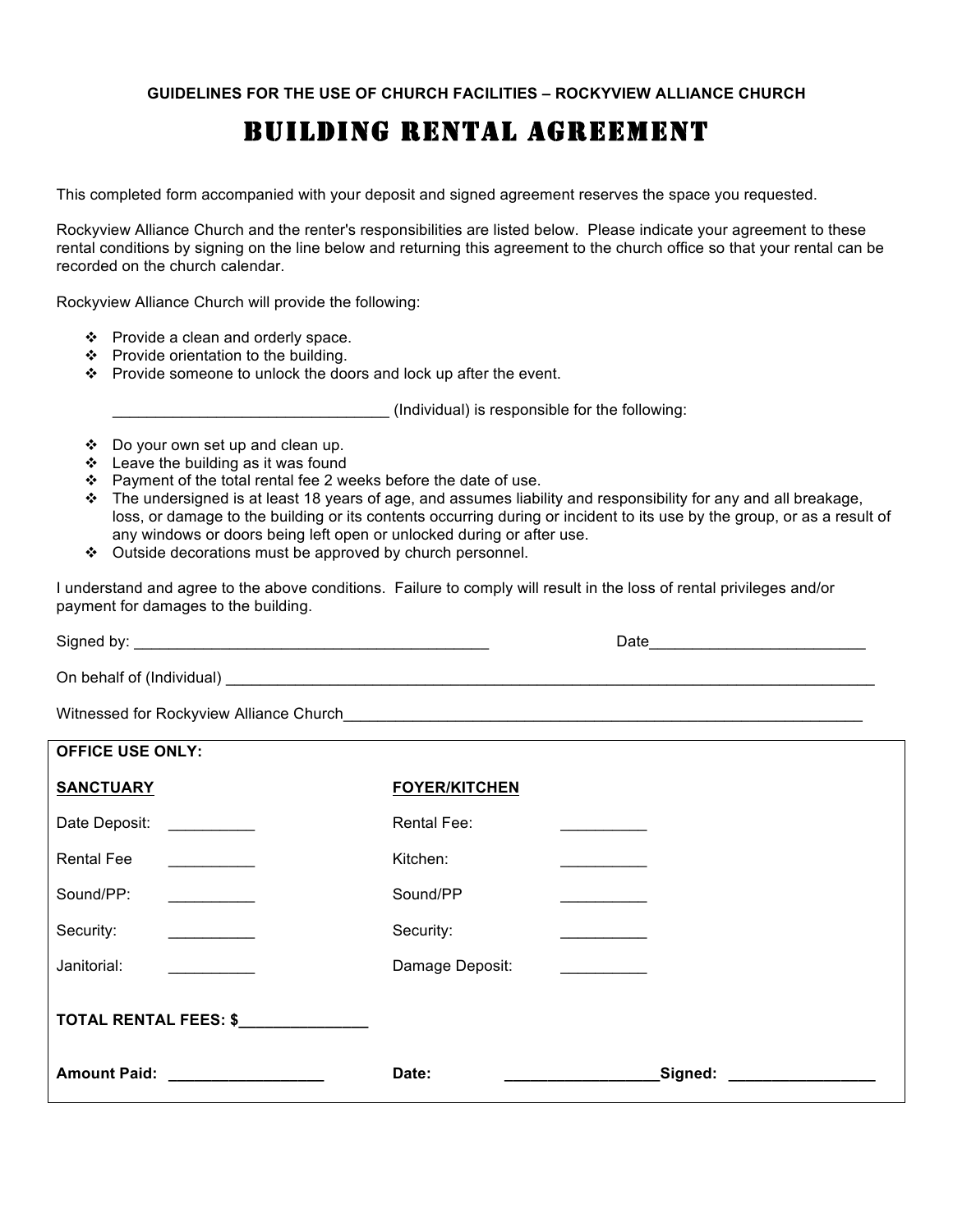**GUIDELINES FOR THE USE OF CHURCH FACILITIES – ROCKYVIEW ALLIANCE CHURCH**

## ADDENDUM

| Sanctuary:                  | Date:                                                  |                 |                                                                                                                       |  |  |
|-----------------------------|--------------------------------------------------------|-----------------|-----------------------------------------------------------------------------------------------------------------------|--|--|
|                             | Start Time:                                            | End Time:       | <u> 1990 - Johann Barn, mars and de Branch Barn, mars and de Branch Barn, mars and de Branch Barn, mars and de Br</u> |  |  |
| Kitchen:                    | <b>Food Service</b><br>(Reception) ________R/W_______  | Coffee Service  |                                                                                                                       |  |  |
| Foyer:                      |                                                        |                 |                                                                                                                       |  |  |
|                             | Start Time:<br><u> 1989 - Johann Barbara, martin a</u> | End Time:       | <u> 1990 - Johann Barbara, martxa al</u>                                                                              |  |  |
|                             |                                                        |                 |                                                                                                                       |  |  |
| Sanctuary:                  |                                                        |                 |                                                                                                                       |  |  |
| Centre stairs:              | set up                                                 | Y/N (Renters)   |                                                                                                                       |  |  |
| Stage area:                 | removal equipment                                      | Y/N (Rockyview) |                                                                                                                       |  |  |
| <b>Miscellaneous Notes:</b> |                                                        |                 |                                                                                                                       |  |  |
|                             |                                                        |                 |                                                                                                                       |  |  |
|                             |                                                        |                 |                                                                                                                       |  |  |
|                             |                                                        |                 |                                                                                                                       |  |  |
|                             |                                                        |                 |                                                                                                                       |  |  |
|                             |                                                        |                 |                                                                                                                       |  |  |
|                             |                                                        |                 |                                                                                                                       |  |  |
|                             |                                                        |                 |                                                                                                                       |  |  |